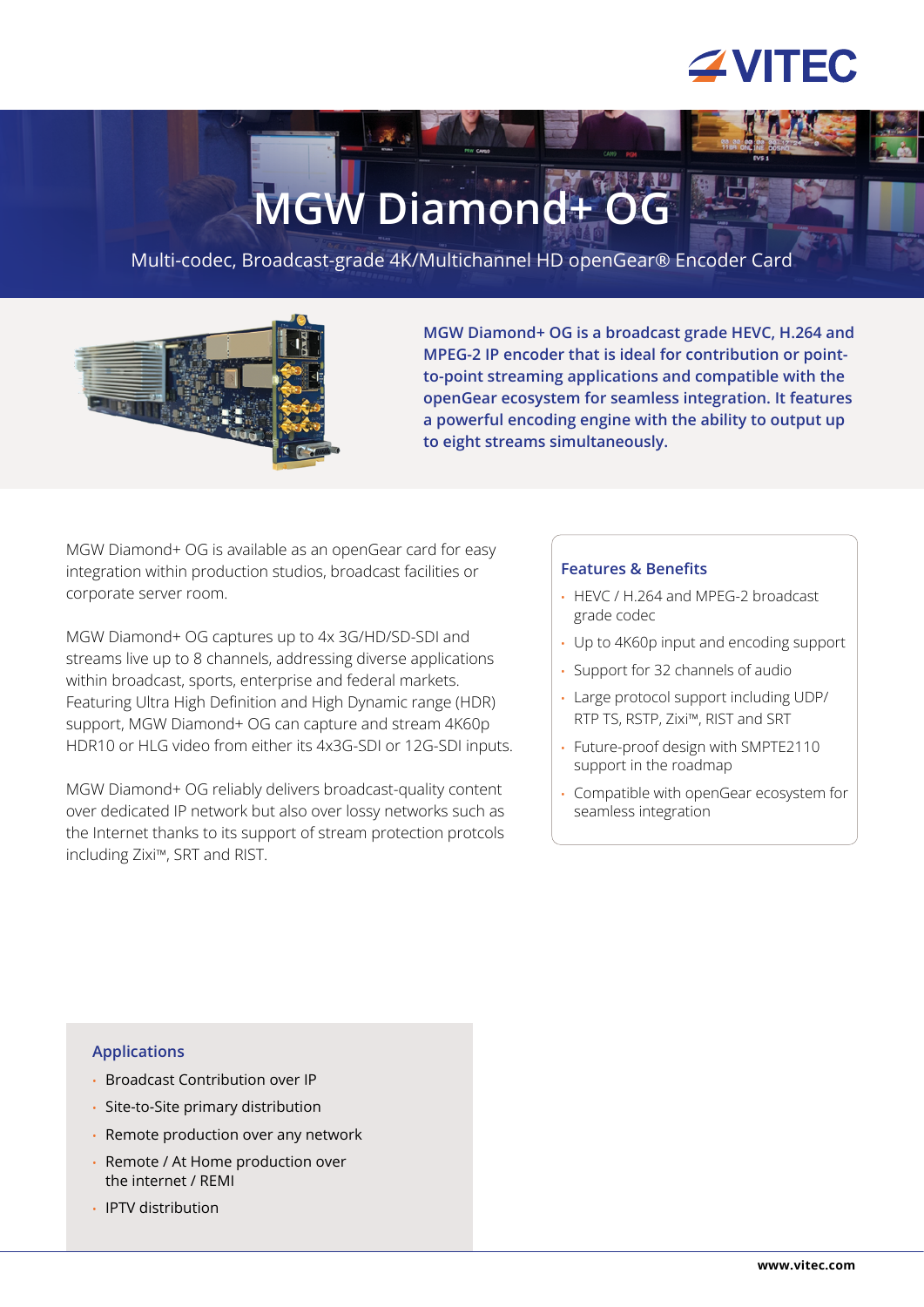### Rear Panel Interfaces



## Technical Specification

#### **Video Inputs**

- 4x SDI (HD-BNC)
- Supported standards:
	- 12G-SDI (SMPTE 2082-1) SDI1 and SDI2
	- 4x3G-SDI (SMPTE 425-5 Level A / Two-Sample Interleave)
	- 3G/HD/SD-SDI (SMPTE 259M-C, SMPTE 292M, SMPTE 274M, SMPTE 296M, SMPTE 424M, 425M Level A only)
- Quad channel mode in 3G-SDI, HD-SDI, SD-SDI

#### **Input Resolutions / frame rates**

- 4096x2160p @ 60, 59.94, 50, 30, 29.97, 25, 24, 23.98 Hz (4K DCI)
- 3840x2160p @ 60, 59.94, 50, 30, 29.97, 25, 24, 23.98 Hz (UHD)
- 1920x1080p @ 60, 59.94, 50, 30, 29.97, 25, 24, 23.98 Hz
- 1920x1080i @ 60, 59.94, 50 Hz
- 1280x720p @ 60, 59.94, 50, 30, 29.97, 25 Hz
- 720x480/576i @ 60, 59.94, 50 Hz (NTSC, PAL, PAL-M)

#### **Audio Inputs**

• SDI Embedded audio (stereo and mono)

#### **Video Output**

- HEVC, H.264 or MPEG-2 IP Video encoding of 4x independent channels (up to 1080p60 per channel)
- Up to 8 output streams with independent resolution (downscaling), frame rate and bit rate
- Up to 1x 4K60p output stream in HEVC or H.264

#### **HEVC (H.265) MPEG-H HEVC (ISO/IEC 23008-2)**

- Main / Main 10 and Main 4:2:2 up to 4:2:2 10-bits
- Level up to Level 5.2, Main and High Tier
- Selectable GOP structure and size: I, IP, IBP, IBBP, I(3)BP, I(4)BP
- Bit Rate: 36Kbps to 100Mbps
- Frame type: Progressive and Interlaced
- Bit Rate Regulation Modes: Constant (CBR), Variable (VBR)
- Output Resolutions: Configurable from CIF up to 4096x2160p60

#### **H.264 (MPEG-4 AVC Part 10) - ISO\IEC 14496-10 MPEG-4 AVC – Rec. ITU-T H.264**

- Modes:
	- Baseline Profile L3
	- Main Profile L3 and L4
	- High Profile L4 and L4.2
- Bit Rate: 64Kbps to 100Mbps
- Frame type: Progressive and Interlaced
- Selectable GOP structure and size: I, IP, IBP, IBBP, I(3)BP, I(4)BP
- Bit Rate Regulation Modes: Constant (CBR), Variable (VBR)
- Output Resolutions: Configurable from CIF up to 4096x2160p60
- Encoding latency less than 55ms

#### **MPEG-2 - ISO/IEC 13818 - Rec. ITU-T H.222.0**

- Main and High profile (4:2:0 8-bit)
- Bit Rate: 64Kbps to 100Mbps
- Selectable GOP structure and size: I, IP, IBP, IBBP, I(3)BP, I(4)BP
- Frame type: Progressive and Interlaced
- Frame Rate: 1-60 fps
- Output Resolutions: Configurable from CIF up to 1080p (max 1080p30 / 1080i59.94)

#### **Audio Output**

- Up to x32 audio encoding channels
- Codec: MPEG-4 AAC-LC (ISO/IEC 14496-3), MPEG1 layer 2
- Stereo and mono modes
- Bit Rate: 32Kbps 256Kbps in stereo, 16Kbps - 128Kbps in mono
- Sampling Rate: 16 kHz 48 kHz

• Encoding latency less than 55ms